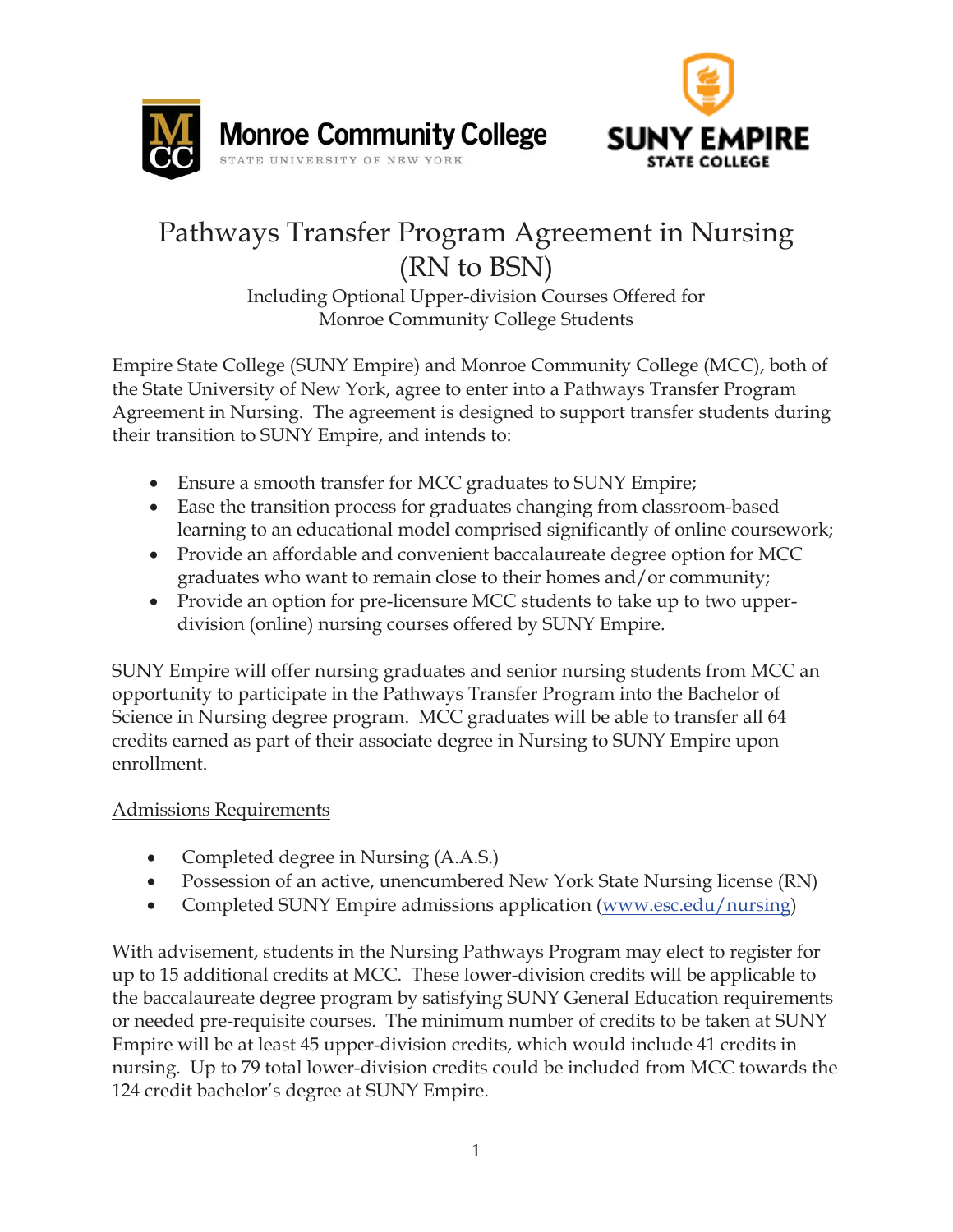#### **Benefits for MCC Transfer Students**

SUNY Empire will provide the following benefits for participating MCC students:

- Guaranteed admission for applicants who meet the admissions criteria
- Provision of a one-time \$100 Better Together transfer scholarship at SUNY  $\bullet$ Empire
- Waiver of the \$50 orientation / application fee
- Waiver of the admissions application essay

To be eligible, MCC transfer students must have completed an associate degree within the last 3 years, or be in (or entering) their final semester of completing an associate degree.<sup>1</sup> Once SUNY Empire receives the student's official transcript that indicates an earned associate degree, the transfer scholarship will be awarded.

A unique code for interested students to use during the admissions application process will be created by SUNY Empire and provided to appropriate staff members in the Nursing program and the transfer counseling office at MCC. Participants must enter the code upon submission of their online application for admission to receive the benefits. MCC will make good faith efforts to not make the code publicly available.

#### Guidelines of the Agreement

As part of the agreement, SUNY Empire will provide the following: (1) individual educational planning and mentoring for all transferring Nursing students, (2) outreach to faculty and transfer office staff at MCC to provide program information, and (3) offer information sessions for students at MCC, at SUNY Empire locations, and online.

MCC agrees to provide: (1) access for partnership students to campus facilities and resources (i.e. Library, academic support, computer labs), (2) promotion of the program on campus to current students and faculty advisors, as well as alumni, and licensed RNs in the community and (3) to include this transfer agreement in any college publications where such agreements are listed (i.e. college catalog, website, transfer office brochures).

Nursing students may enroll at SUNY Empire on a full or part-time basis.

<sup>&</sup>lt;sup>1</sup> Note that this applies only to the completion date of the associate degree, and not when all of the courses within the degree were completed. Please refer to "Appendix B", item #4.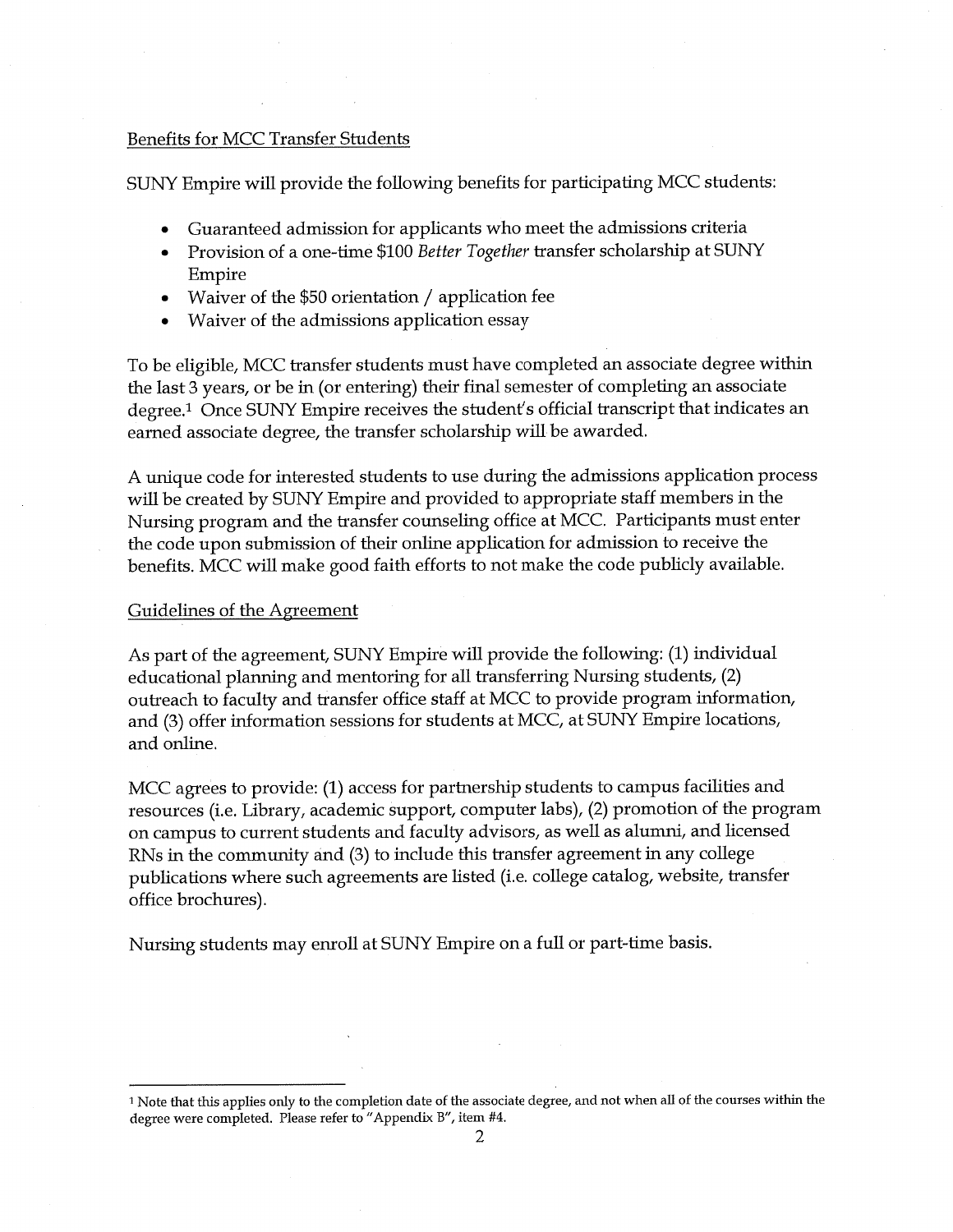#### **Optional Upper-division Online Nursing Courses**

SUNY Empire may offer up to two upper-division courses for MCC students – NURS 3010 Health Assessment, and NURS 3015 Pharmacology. These optional courses are offered to serve two different groups of students:

- 1. Pre-licensure
	- MCC students who have completed at least year one of their nursing  $\bullet$ courses
	- Recent graduates who have yet to become licensed RNs  $\bullet$
- 2. Licensed
	- $\bullet$ Graduates of an associate degree nursing program who are licensed RNs and want to begin working towards a Bachelor of Science in Nursing degree.

#### **Pre-licensed Nursing Students**

MCC students and recent graduates who have not yet earned their RN license may take these upper-division courses as non-matriculated (non-degree) students with SUNY Empire. Interested students should complete the nondegree application process found at www.esc.edu/nondegree.

#### Licensed Registered Nurses (RN)

Licensed associate degree nurses may enroll directly into SUNY Empire as a full or part-time student. For more information or to apply, please go to www.esc.edu/nursing.

Please note that non-matriculated students are not eligible for financial aid. Students who are accepted to SUNY Empire as a degree-seeking, matriculated student will be eligible for financial aid.

Students who wish to apply or have application or registration questions should contact:

**Monroe Community College** Colleen Caruana Chairperson, Nursing Department CCaruana001@monroecc.edu **SUNY Empire State College** Nursing.Program@esc.edu

This Agreement becomes effective when all signatures are affixed, as of the date of last signature, and remains in effect for five years or until one or both institutions deem it necessary to terminate the Agreement. The agreement may be amended by mutual agreement and will be formalized via revision of this agreement.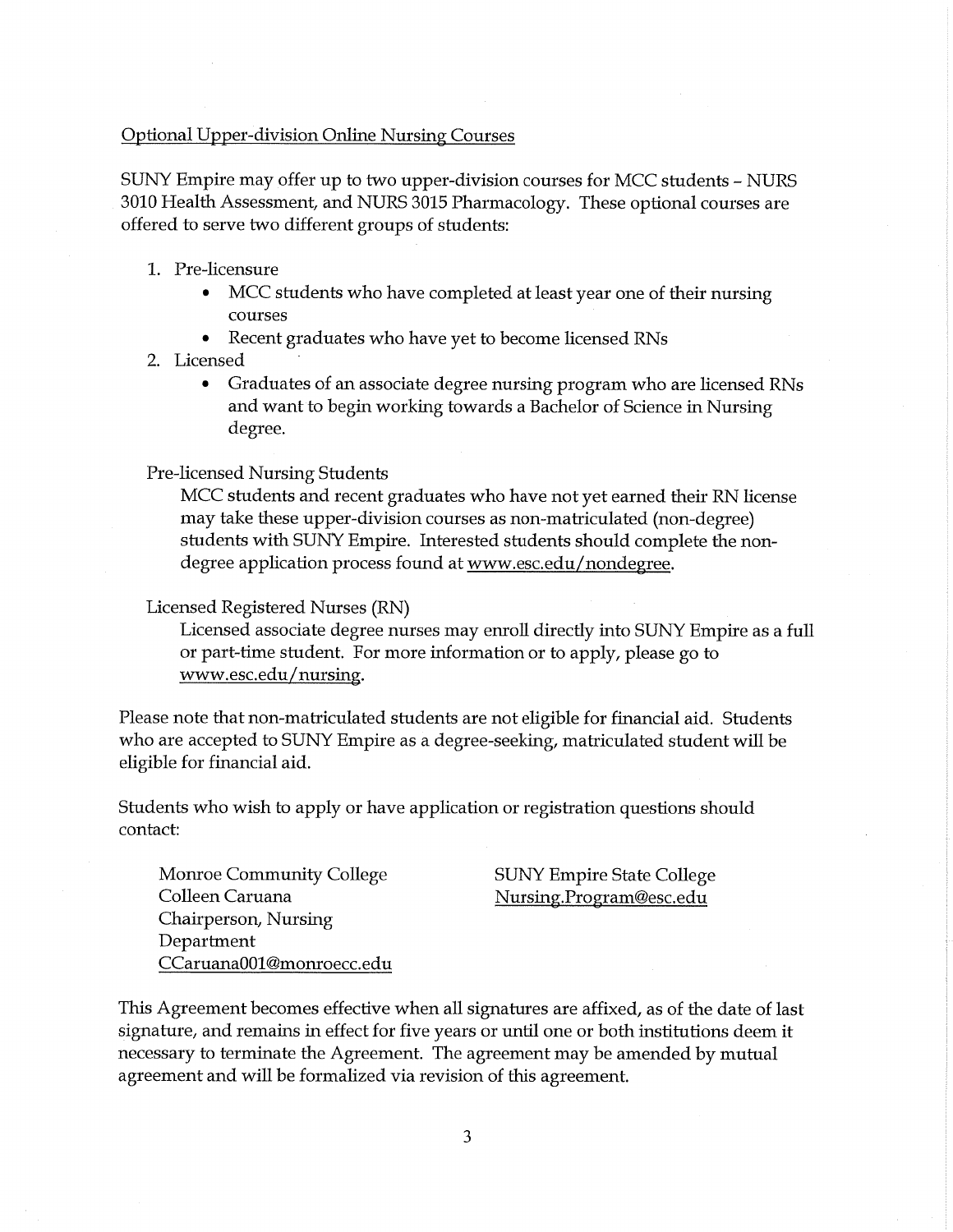Signatures to the Agreement

**EMPIRE STATE COLLEGE** 

Dr. Nathan Gonyea

Officer in Charge

Meg Benke

Dr. Meg Benke Provost and Executive Vice President for Academic Affairs

Kim S. Stote

Dr. Kim Stote Dean, School of Nursing and Allied Health

### **MONROE COMMUNITY COLLEGE**

M. Deana Grana

Dr. DeAnna Burt-Nanna President

anderd

Dr. Andrea Wade Provost and Vice President, Academic Services

Margaret Kaminder

Dean, STEM and Health

Laurie Palmer

Laurie Palmer Chairperson, Nursing Department

 $5|25|202|$ 

Date

 $5/24/2021$ Date

5/23/2021 Date

 $5/18/21$ 

Date

5/13/2021

Date

5/13/2021 Date

5.13.21 Date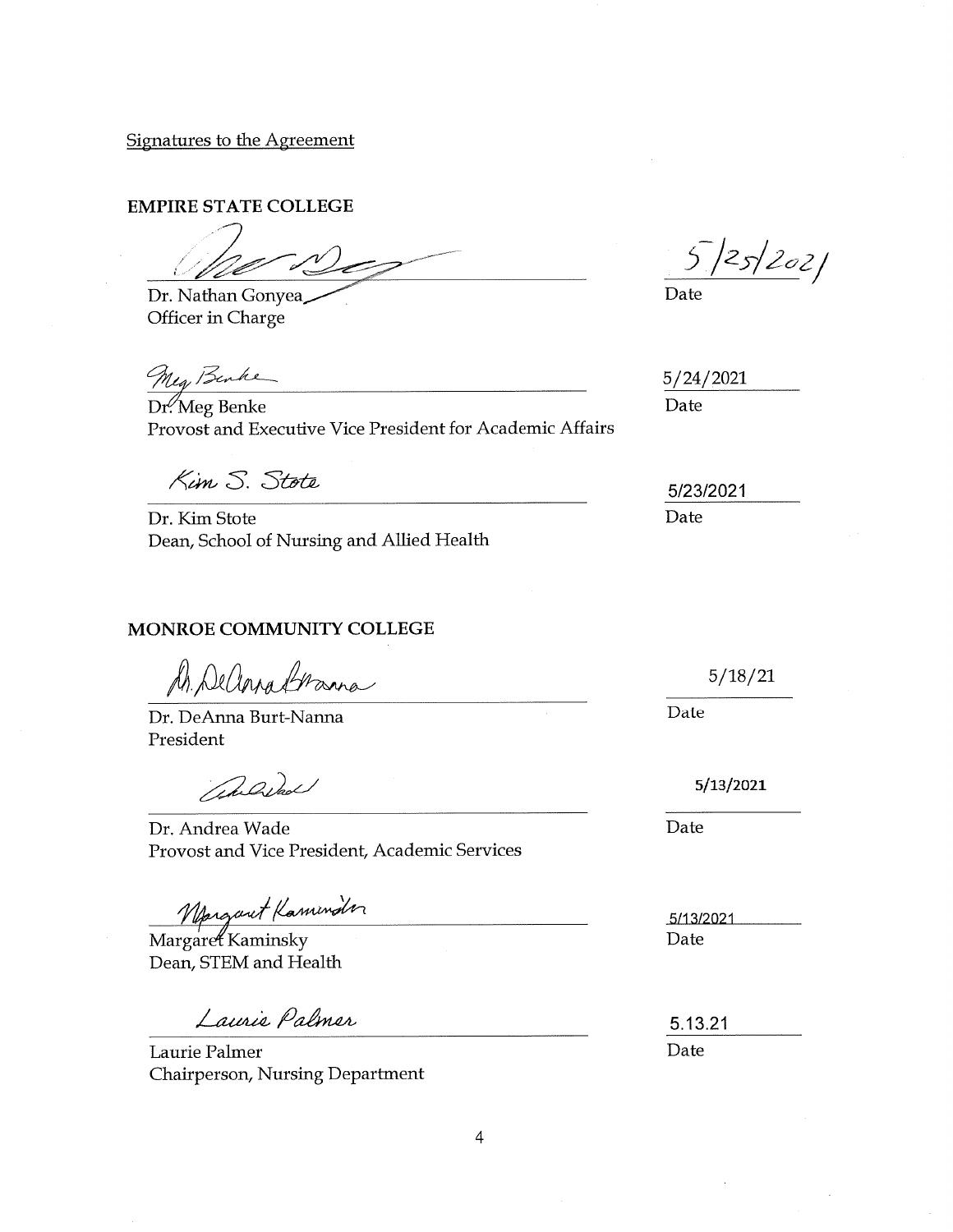# Appendix A: Sample Degree Plan (RN to BSN)

## Monroe Community College - Nursing, A.A.S.

| NUR 110 Foundations of Nursing                         | 1 |
|--------------------------------------------------------|---|
| NUR 111 Fundamentals of Nursing                        | 7 |
| NUR 112 Nursing Care of the Adult and<br>Child I       | 8 |
| NUR 210 Issues in Nursing                              |   |
| NUR 211 Psychiatric-Mental Health<br>Nursing (7 weeks) |   |
| NUR 212 Maternal-Neonatal Nursing (7<br>weeks)         |   |
| NUR 214 Nursing Care of the Adult and<br>Child II      |   |

| ENG 101 College Composition or        | З  |
|---------------------------------------|----|
| <b>ENG 200 Advanced Composition</b>   |    |
| MTH 160 Statistics                    | З  |
| BIO 144 Human Anatomy &               |    |
| Physiology I                          | 4  |
| BIO 145 Human Anatomy &               |    |
| Physiology II                         | 4  |
| BIO 202 Microbiology                  | 4  |
|                                       |    |
| PSY 101 Introduction to Psychological | 3  |
| Science                               |    |
| PSY 212 Developmental Psychology -    | З  |
| Lifespan                              |    |
| SOC 101 Introduction to Sociology     | 3  |
| General Education - Arts and          | 3  |
| Humanities elective                   |    |
| Health and Wellness elective          | 1  |
| Total Degree Credita                  | GЛ |

**Total Degree Credits** 04

Potential additional lower-division credits at MCC<sup>1</sup> 15

| Optional upper-division course for MCC students: NURS 3010 Health Assessment |  |
|------------------------------------------------------------------------------|--|
| Optional upper-division course for MCC students: NURS 3015 Pharmacology      |  |

#### **Empire State College - Nursing, B.S.**

| NURS 3020 Nursing Informatics          | 4 |
|----------------------------------------|---|
| NURS 3025 Nursing Research             |   |
| NURS 4005 Health Care Delivery Systems | 4 |
| and Policy                             |   |
| NURS 4010 Professional Issues and      |   |
| Leadership in Contemporary Nursing     |   |
| NURS 4015 Community Nursing            |   |
| Nursing elective                       | 4 |
| NURS 4020 Baccalaureate Nursing        | 5 |
| Capstone                               |   |

| NURS 3005 Educational Planning:     |  |
|-------------------------------------|--|
| Transition to Baccalaureate Nursing |  |
| Elective                            |  |

**Total SUNY Empire Credits 45** Degree Program Total 124

<sup>&</sup>lt;sup>1</sup> Any of these 15 credits not completed at MCC will be completed at SUNY Empire. Students should seek advisement from a SUNY Empire advisor in advance of selecting which courses to take to ensure they will fit into the baccalaureate degree plan.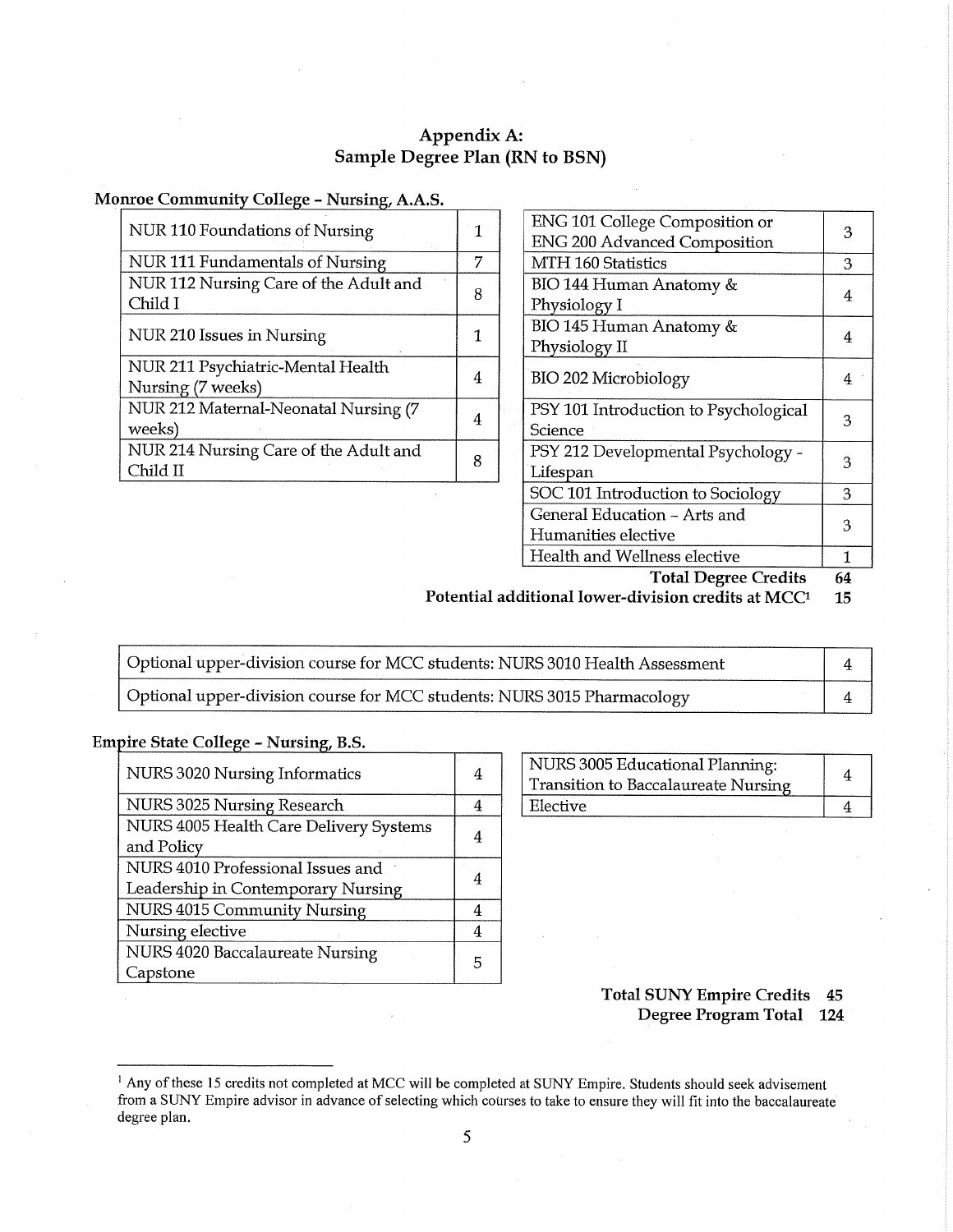### Appendix B: **Empire State College Policies and Procedures for Transfer**

- 1. Students successfully completing degree requirements for an A.A., A.S., or A.A.S. and transferring in the entire associate degree will be able to transfer to Empire State College all credit earned for the associate degree, including "D" grades that are part of the completed degree. If the entire associate degree is not used toward the Empire State College degree program, "D" grades are not transferable.
- 2. The maximum advanced standing (lower and upper-division credits; prior learning assessment credits) allowed toward a bachelor's degree in nursing is 79 credits, which means that students must complete at least 45 upper-level credits in residence at SUNY Empire. A student may exceed stated credit minimums in certain circumstances to preserve the integrity of components that meet degree requirements.
- 3. Any courses taken at MCC beyond the associate degree will be evaluated for transfer separately from the associate degree based on Empire State College's advance standing policies.
- 4. There is no statute of limitations regarding the age of acceptable learning substantiated by transcript except in some areas, technologies and science for instance, where that learning may be outmoded and may not be accepted if it is crucial to the structure of a degree program concentration.
- 5. Students earning a bachelor's degree from Empire State College must fulfill all graduation requirements, which include completing 45 advanced-level credits of which 24 are in the concentration. SUNY also requires the completion of 30 general education credits across 7 of 10 designated areas, including mathematics and basic communication.
- 6. All students need to complete the application process and meet all admissions criteria before being accepted to Empire State College. Students must submit the Empire State College Application for Admission form along with an official transcript(s) of their completed course work to the Office of Admissions, Empire State College, 111 West Avenue, Saratoga Springs, NY 12866. These forms can be found at www.esc.edu/admissions.
- 7. Both colleges acknowledge the confidential nature of student information that may be exchanged between them. As such, both colleges agree that this information must be kept secure, confidential, and only disclosed for academic reasons. Student information will not be shared with third parties, and all FERPA regulations will be adhered to.